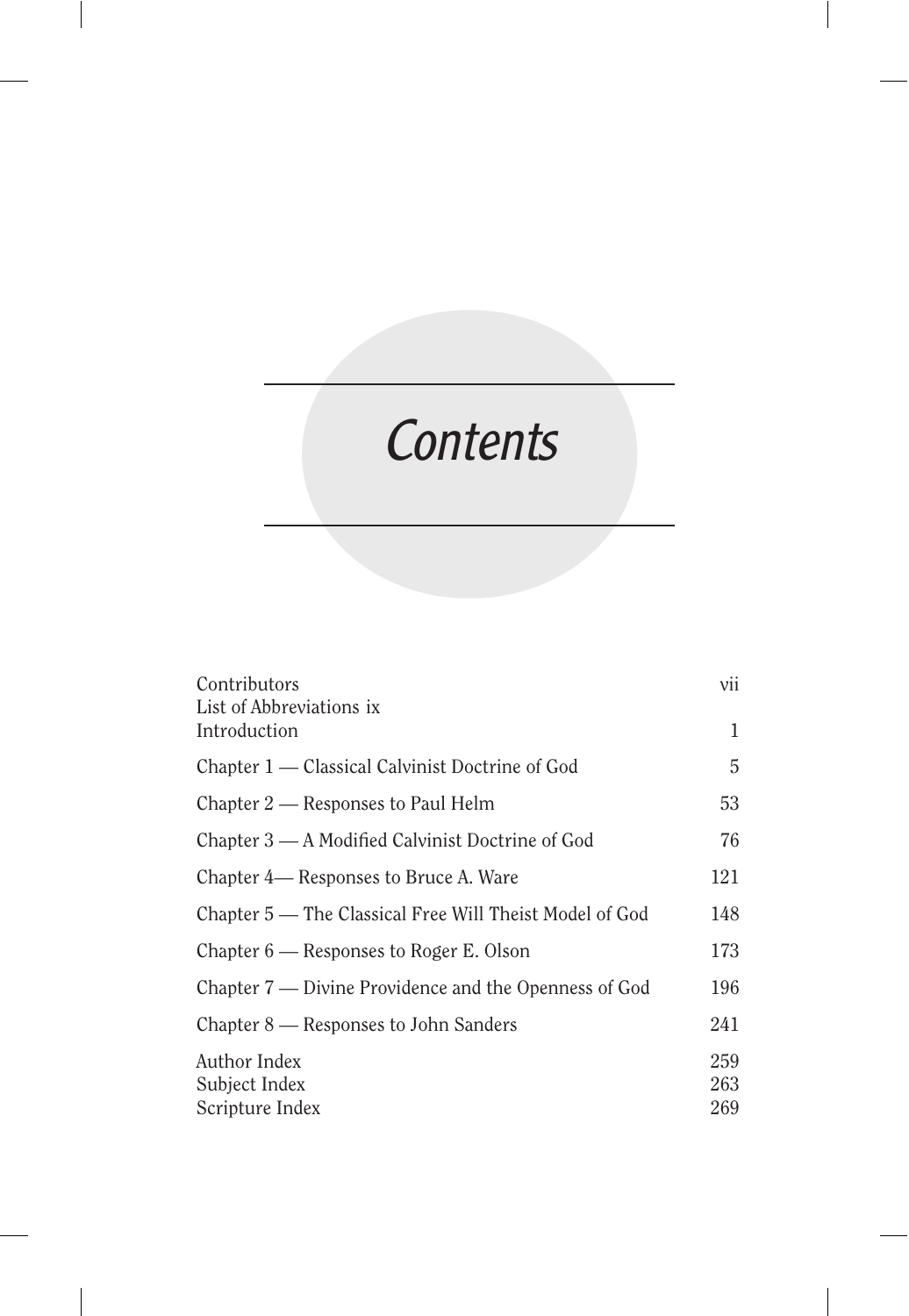## **Introduction**

## BRUCE A. WARE

Recent decades have witnessed a renewed and vigorous interest in the doctrine of God within evangelical theology. Theologians from the broad evangelical spectrum have produced both differing and innovative reformulations in understanding just who God is and how he relates to the world he has made. Only a moment's reflection makes clear that revisiting this doctrine amounts to a reconsideration of the foundations of the Christian worldview itself, taken at its largest and most comprehensive level. Everything in theology and life is affected by just how one understands the nature of God himself and the nature of God's relationship with the created order, particularly with his own people. A. W. Tozer could not have been more to the point: "What comes into our minds when we think about God is the most important thing about us." Therefore, evangelical pastors, Christian leaders, and educated and concerned laypersons would benefit much from being aware of some of these proposed understandings of the God of the Bible coming from different evangelical scholars and communities.

The purpose of this book is to put before readers a sampling of some of the most important proposals for understanding the doctrine of God from within evangelical theology. Certainly the four positions described and defended in this book do not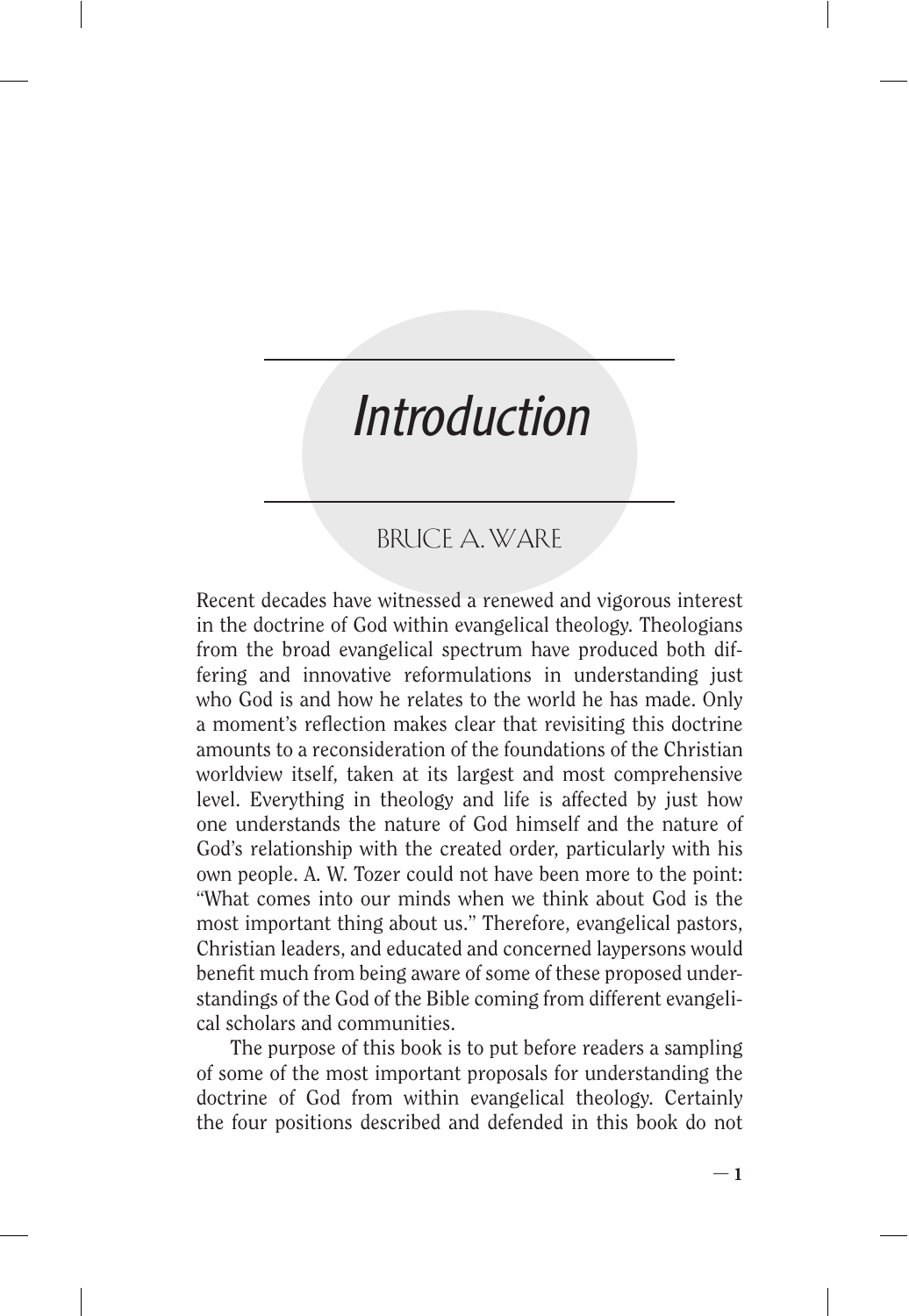### $2$  – PERSPECTIVES ON THE DOCTRINE OF GOD

exhaust the work being done, but these chapters provide a helpful understanding of key points along the spectrum of viewpoints that evangelical theologians are currently advocating. A careful reading of these chapters will go a long way to informing readers of some of the most prominent proposals of the doctrine of God offered today within the broad movement known as evangelicalism.

 The design of this book is to offer two pairs of viewpoints on how God and his relations to the world should be understood, one pair of chapters coming largely from the Reformed camp, and the other pair from the movement of free will theism, more commonly thought of as the broad Arminian camp. Of course, both within Reformed and Arminian traditions, significant differences can be detected, such that neither camp is by any means monolithic. Because of this, we thought it best to represent both a more classical or traditional Reformed and Arminian perspective while also presenting more modified versions of each of these traditions as these have been developed in recent years. One will find, then, two Reformed perspectives and two free will theist (Arminian) perspectives in the four chapters of this book. In each case the defenses of the traditional views are coupled with some innovative modifications of these traditions which, while still Reformed and Arminian respectively, represent something of a modification of aspects of each of these traditions.

Paul Helm leads off the book, arguing for a classical Reformed understanding of the doctrine of God and of divine providence. He puts forward his A-team representatives in support of his Reformed understanding, purporting to show how Augustine, Anselm, and Aquinas argued for and prepared the way for expanded developments in Calvin and others who followed him. As indicative of the heart of the Reformed understanding of God, Helm focuses attention on the concept of predestination in his endeavor to demonstrate a uniform understanding in the doctrine of God through the whole history of the church that was embraced and advanced within the Reformed tradition. In light of this proposal, Helm then finds troubling all three other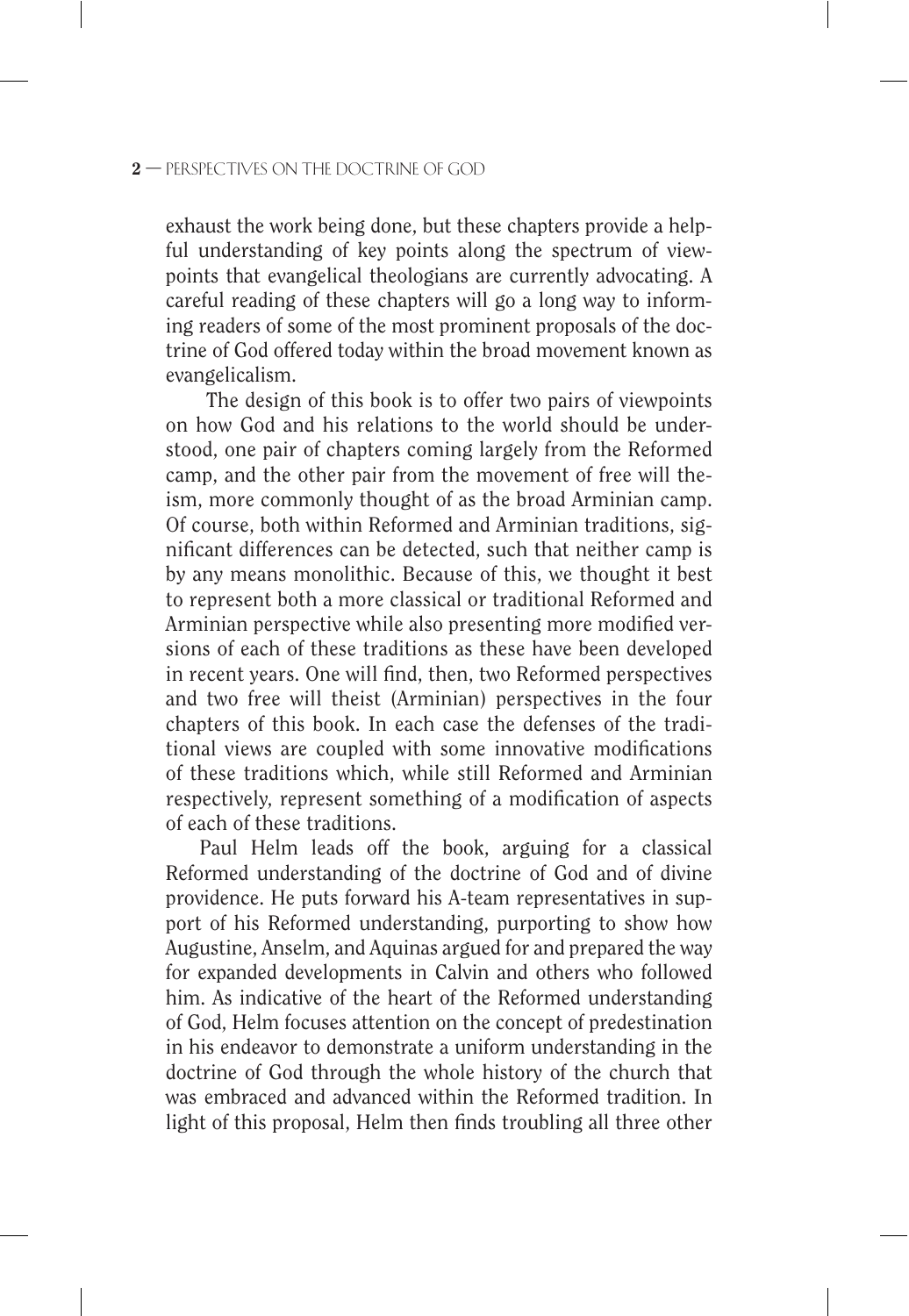perspectives presented in this volume, seeing each of them, to lesser or greater extent, to deviate from this uniform classical tradition. In the latter part of his chapter, Helm then endeavors to show what he sees as some of the deficiencies of these other views, all of which depart, as he understands it, from the historical doctrine of God embraced in the Reformed tradition.

My own contribution endeavors to be faithful to the Reformed tradition, and in this respect I affirm much of what Helm has argued. But my deeper concern is faithfulness to the biblical revelation of God, which must ultimately direct the doctrines that we advance within the evangelical church. Ultimate allegiance to Scripture means that we must be willing to modify the traditions we inherit even while respecting greatly their wisdom and insight. My own Reformed model shows some modifications of divine attributes such as immutability and eternity and makes use of what appears in Scripture to be examples of divine middle knowledge in endeavoring to represent Scripture's portrayal of God's own nature and of the ways in which he relates to his human creation. Readers will find fundamental commitments of the Reformed doctrine of God are retained along with some significant modifications, all in an endeavor to be as faithful as I can be to the whole of God's self-revelation.

Roger Olson presents a clear and forthright case for a classical Arminian, or free will theist, understanding of God and his relations to the world. Olson endeavors to explain and defend a truly classical free will theist perspective rooted in the teaching of Jacob Arminius and John Wesley while acknowledging that other viable variations have been proposed in more recent years. For Olson a commitment to the love of God for the world that he has freely made, along with a recognition of God's sovereign decision to grant his moral creatures libertarian freedom, ultimately grounds the classical Arminian tradition in upholding its understanding of God and divine providence. Olson defends his perspective against a number of criticisms and provides biblical, historical, and philosophical support for his classical free will perspective of God.